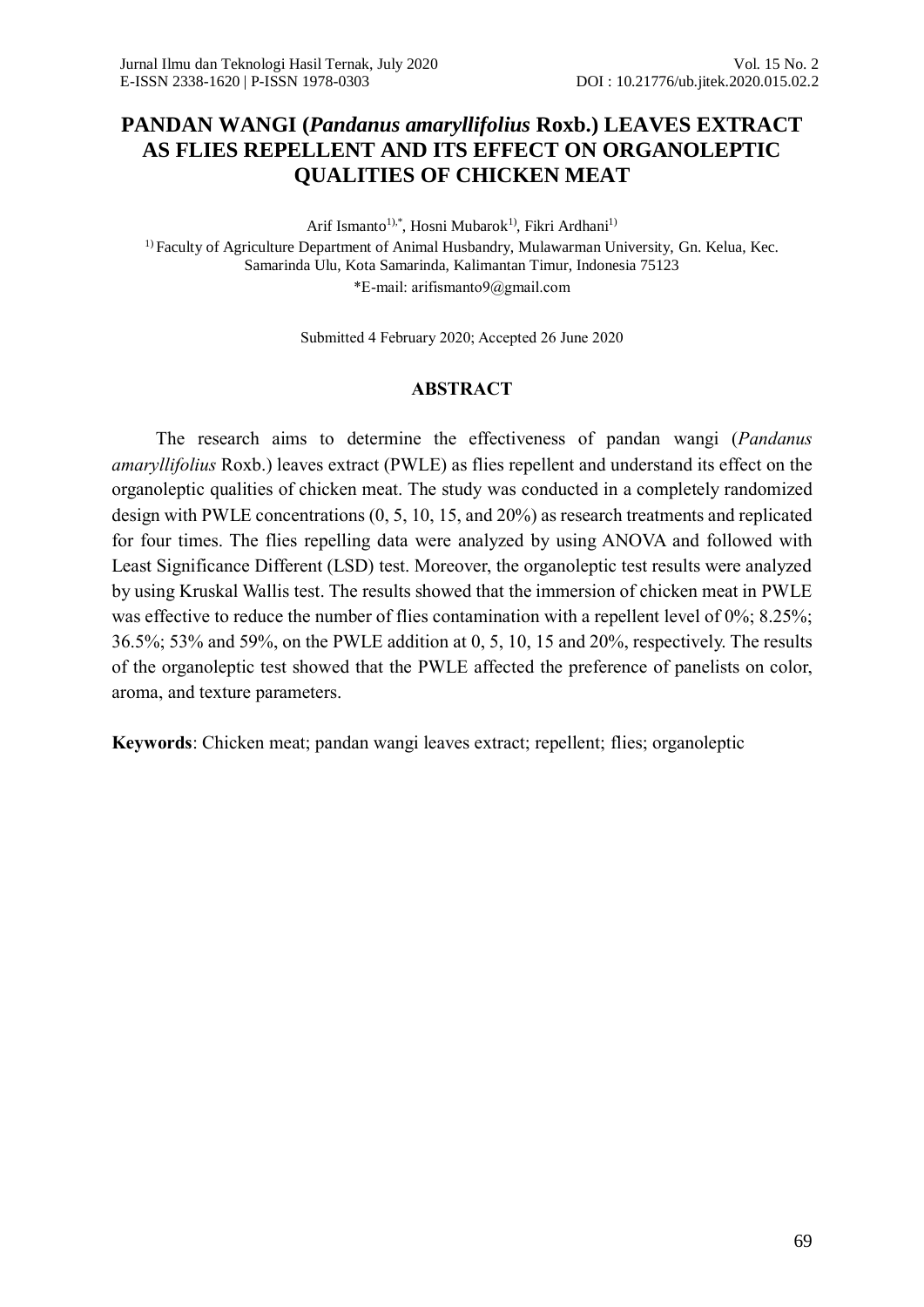### **INTRODUCTION**

Chicken meat is one of animal-based foods that is not only rich of nutrients, but also complete and balanced. However, the chicken is also known to be easily perishable due to physical and chemical factors, as well as microbial activity (Afrianti *et al*., 2013). Due to its high nutrient content, chicken meat become a popular food, but also become one of the major contributors for food poisoning as the nutrient content also stimulate fast bacterial growth when contaminated.

A food product could be categorized as safe for consumption if harmful compounds are not present, commonly due to the contamination of pathological bacteria, rodents, and even flies. Fly (*Musca domestica*) is one of disease carriers that could deliver pathological compounds both for human or other animals (Haselton *et al*., 2015). Pathogenic transmission by this species is mechanical through detection of certain location that is considered attractive by the fly, such as certain spots on human, animals, foods, utensils, and other.

The direct transfer of pathogenic compounds by flies were both through regurgitation of digestive fluids or excretes (De Jesús *et al*., 2004). Based on survey to chicken meat kiosks in several traditional markets in Samarinda (Segiri, Ijabah, and Pagi markets) that was conducted on September 2018, it is known that flies contamination is a major faced problem. The efforts to maintain food quality which fulfills safety, healthy, whole, and halal (ASUH) qualities could be done by practicing prevention, curation, rehabilitation and health promotion to all counterparts. One of the approaches in preventing food contamination could be done by using natural resources, such as pandan wangi (*Pandanus amaryllifolius* Roxb.) leaves.

The chemical compounds found in pandan wangi leaves include three alkaloid types that initiate biological activities and give certain physiological effects to protect the plant from pest and disease infection (Cheng *et al*., 2017). Saponin is known as anti-insect agent due to its cellular toxicity that disrupt metabolism of the insect (Singh & Kaur, 2018).

Pandan wangi also contained polyphenols which disrupt insect digestive capabilities and harm its respiratory tract when combined with saponin. Moreover, pandan wangi contained tannin that precipitates bacterial protein by inactivating the produced enzyme of the bacteria and disrupt bacterial cell wall. There are also other factors that prevent flies contamination on pandan leaves, such as flavonoid that bind protein and act as antioxidant, as well as essential oils that had unfavorable aroma for the insect. In this research, we determine the effectivity of pandan wangi leaves extract to be used as flies repellent and its effect to the organoleptic qualities of chicken meat.

<sup>\*</sup>Corresponding author:

Arif Ismanto

Email: arifismanto9@gmail.com

Faculty of Agriculture Department of Animal Husbandry, Mulawarman University, Gn. Kelua, Kec. Samarinda Ulu, Kota Samarinda, Kalimantan Timur, Indonesia 75123

How to cite:

Ismanto, A., Mubarok, H., & Ardhani, F. (2020). Pandan Wangi *(Pandanus amaryllifolius* Roxb*.)* Leaves Extract as Flies Repellent and Its Effect on Organoleptic Qualities of Chicken Meat. Jurnal Ilmu dan Teknologi Hasil Ternak, 15 (2), 69-77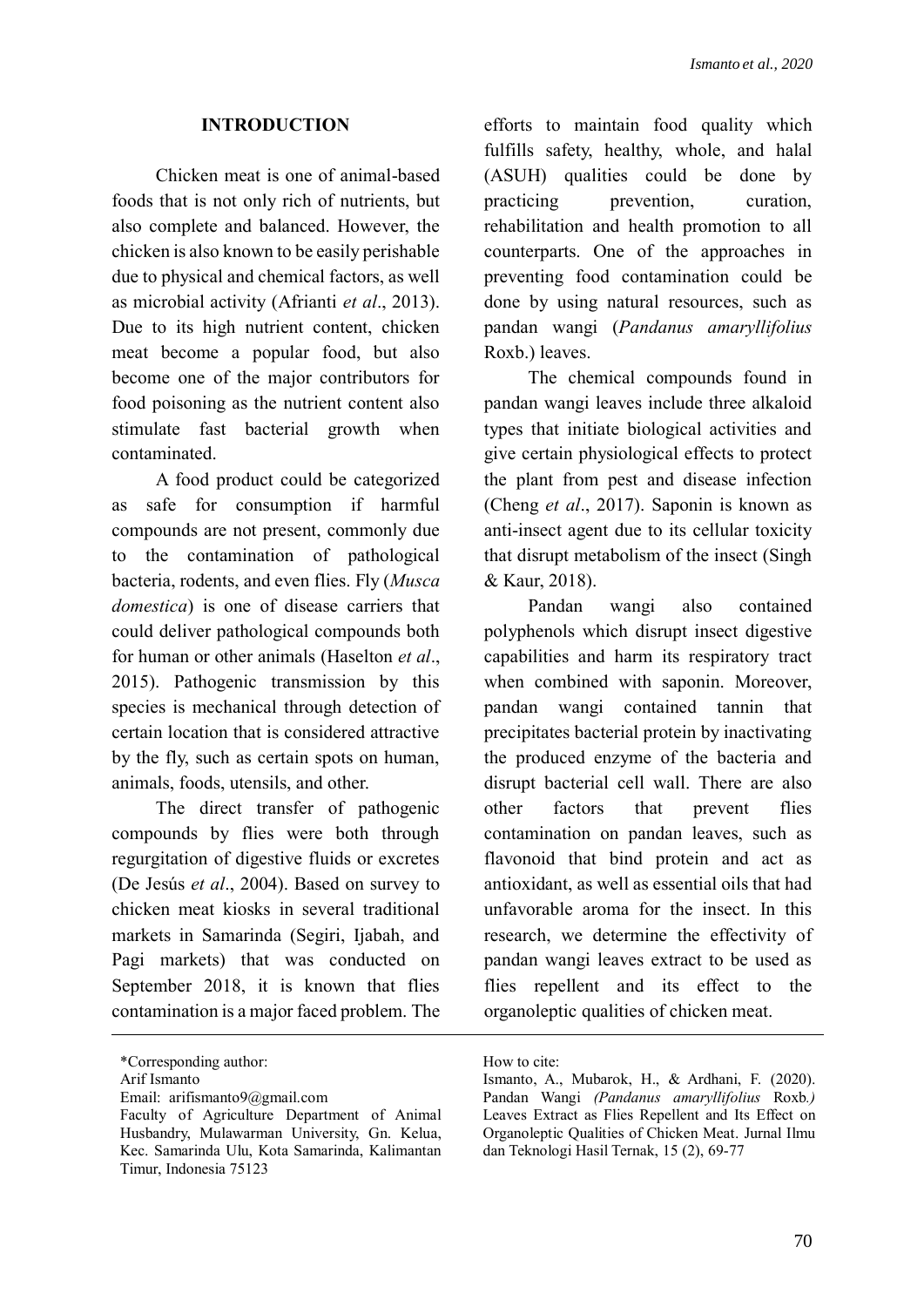### **MATERIALS AND METHODS**

The research was conducted at the Laboratory of Animal Production and Technology, Faculty of Agriculture, Mulawarman University. The materials used in this research include clean water, distilled water, flies collected around Segiri market in Samarinda, chicken meat obtained from Segiri market in Samarinda, and pandan wangi leaves collected from Bengkuring area in Samarinda that cut from the leaves' 2<sup>nd</sup> to 5<sup>th</sup> segment. The tools for analysis include extraction set, weight scale, knife, pan, measuring cup, bucket, scissors, cutting board, hygrometer, thermometer, small fan, flannel cloth, tile cloth, 40 x 40 cm glass box, stationery and tools for documentation.

### **Experimental design**

The research was conducted in a completely randomized design (CRD) with 5 treatments and 4 replications. The treatments included control /without pandan wangi leaves extract (PWLE) immersion (P0); immersed at 5% PWLE (P1); immersed at 10% PWLE (P2); immersed at 15% PWLE (P3); and immersed at 20% PWLE (P4). In each treatment, 15 flies were randomly placed, so a total of 300 flies were used for all treatments.

### **Pandan wangi leaves extraction**

The pandan wangi leaves were extracted by following Muhimmah (2014). The extraction was done in the Laboratory of Animal Production and Technology, Faculty of Agriculture, Mulawarman University. The pandan wangi leaves were cut thinly and weighed at 300 g. The leaves were then added with 1 L of distilled water and heated at  $\pm 50^{\circ}$ C for 5 min. The pandan wangi leaves were then cooled down to room temperature, and filtered with flannel cloth to separate the PWLE and the solid leaves. The PWLE was then diluted with distilled water until reach certain concentrations for research treatments. The detailed dilutions were as follow:

- The 5% PWLE was obtained by diluting 66.64 ml of PWLE with distilled water until reached 400 mL.
- The 10% PWLE was obtained by diluting 133.32 ml of PWLE with distilled water until reached 400 mL.
- The 15% PWLE was obtained by diluting 200 ml of PWLE with distilled water until reached 400 mL.
- The 20% PWLE was obtained by diluting 266.64 ml of PWLE with distilled water until reached 400 mL.

### **Sample preparation and immersion**

Chicken meat was used as sample in this research. The sample was immersed on PWLE at different concentrations for 20 min, and placed on 40 x 40 cm glass box. As much as 15 flies were then released on the glass box along, and then covered with 60 x 60 cm tile cloth for observation.

### **Flies repellent observation**

The repellent levels were determined by calculating the alighted flies on the chicken meat. The observations were done for 10 min and repeated for 6 times on each treatment, thus a total of 60 min observation was performed on each treatment. Furthermore, for each 10 min observation, in the first and last minute the flies were driven away from the sample, and the 8 min were to observe whether the flies contaminate the chicken meat. The flies repellent levels of PWLE was then calculated as follows: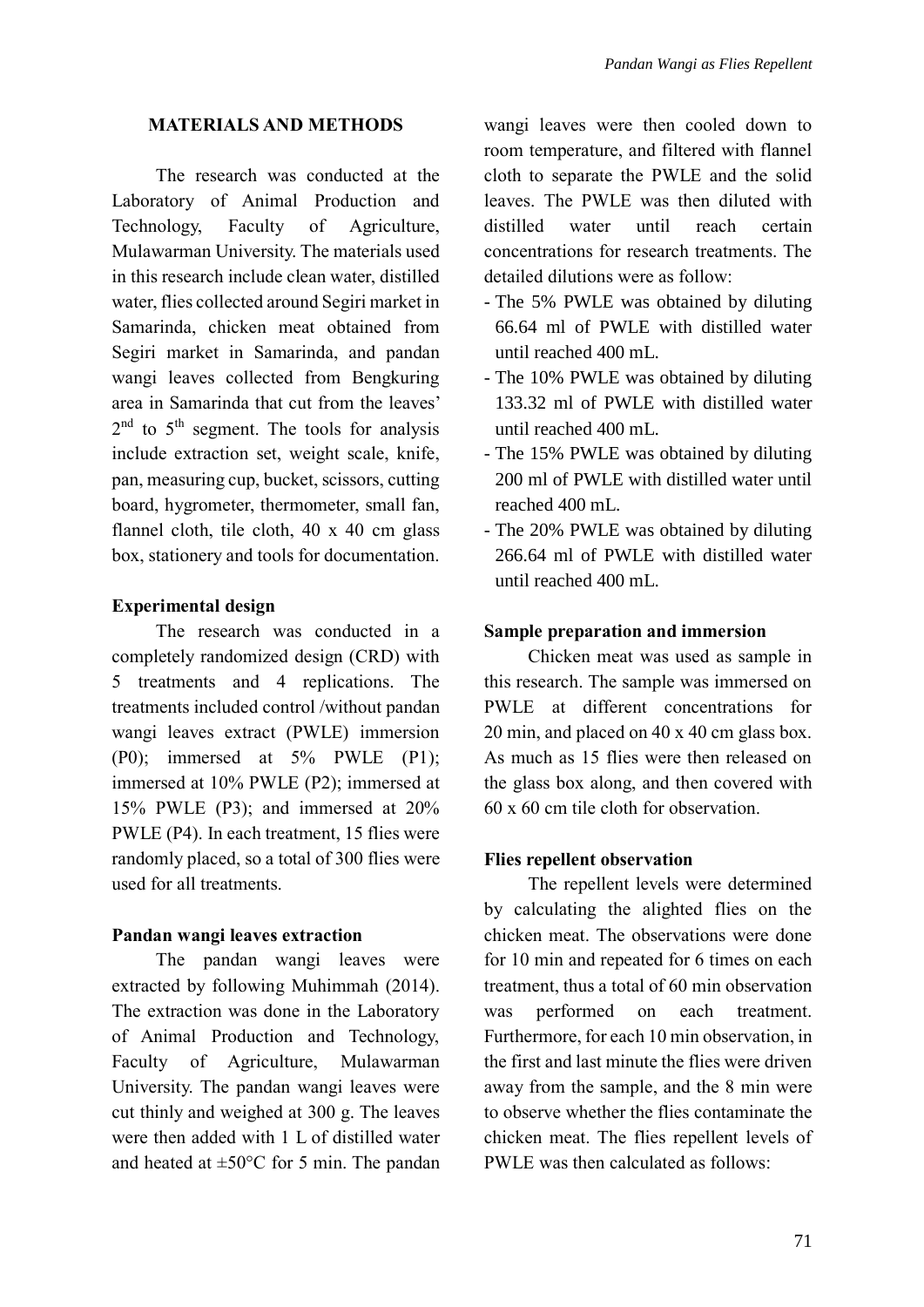$$
Repellent levels = \frac{Total files - aligned files}{Total files} \times 100\%
$$

Source: Aliah *et al*., (2016).

### **Organoleptic test**

As much as 20 panelists were included for the organoleptic test. The panelists were consisted of general chicken meat consumers aged at 18 to 35 y old. The assessed organoleptic variables in this research include color, aroma, and texture, scored on 5 hedonic qualities and scales as follow:

- Color, aroma, and texture hedonic scales:  $1 =$ highly favorable;  $2 =$  favorable;  $3 =$ 

neutral;  $4 = \text{unfavorable}; 5 = \text{highly}$ unfavorable.

- Color quality:  $1 = \text{green}$ ;  $2 = \text{yellow}$ green;  $3$  = neutral colour,  $4$  = light yellow,  $5 =$  white.
- Aroma quality:  $1 =$  intense pandan leaves aroma;  $2 =$  had pandan leaves aroma,  $3 =$ neutral aroma; 4 = smelly chicken aroma;  $5 =$  intense smelly chicken aroma.
- Texture quality:  $1=$  rough;  $2 =$  slightly rough;  $3$  = neutral texture;  $4$  = slightly tender;  $5 = \text{tender}$ .

|  | Table 1. Room temperature and humidity during research |  |  |  |
|--|--------------------------------------------------------|--|--|--|
|--|--------------------------------------------------------|--|--|--|

| Replications | Temperature $(^{\circ}C)$ | Humidity (%) |  |
|--------------|---------------------------|--------------|--|
|              |                           |              |  |
|              | 77                        |              |  |
|              | 26                        | 88           |  |
|              | 28                        |              |  |
| Mean         |                           |              |  |



**Figure 1.** Mean value of the flies contamination on chicken meat Description: Different superscripts indicate significant differences at 5% (P<0.05)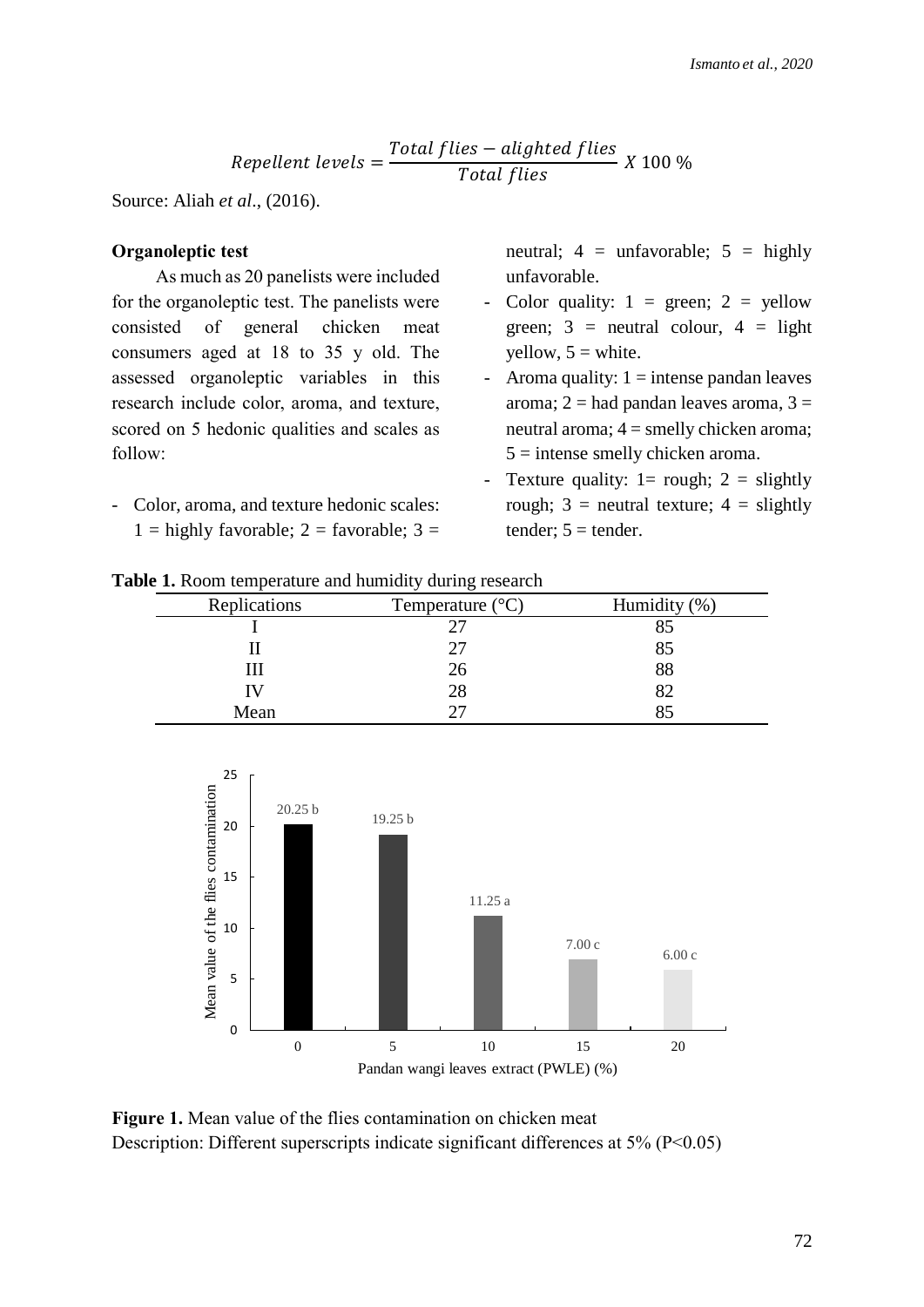## **Data analysis**

The data of repellent levels were analyzed using analysis of variance (ANOVA) and followed with Least Significant Difference (LSD) test. The organoleptic data were analyzed with Kruskall Wallis analysis.

# **RESULTS AND DICSUSSIONS**

# **Flies repellent levels of PWLE-immersed chicken meat**

The effectivity of immersing pandan wangi (*Pandanus amaryllifolius* Roxb.) leaves extract at various concentrations (0%, 5%, 10%, 15% and 20%) as flies repellent were observed, and the total of alighted flies are presented on Figure 1. The room temperature and humidity on this research were measured by using hygrometer and thermometer (Table 1).

The average room temperature during research was 27°C at 85% humidity. This condition was considered as favorable for flies as according to the standard set by Depkes RI (1992), which showed that flies would be inactive and mostly unable to survive at the temperature below 7.5°C and over 45°C. The flies observation in this research showed that immersion at higher PWLE concentration resulted with significant  $(P<0.05)$  decrease of flies contamination, while lower PWLE concentration resulted with higher flies contamination as well.

The total of alighted flies is one of the important parameters to assess food safety due to flies contamination. Both male and female flies consume fultill their nutrient requirements from various resources, which include human and animal excretes. The mouth structure of the flies requires them to consume liquid or other substances that are easy to be dissolved in their salivary gland. Flies would directly sucks liquid food substances or firstly moisturize the food with its saliva to be consumed (Rozendaal, 1997). Furthermore, Adenusi & Adewoga (2013) described that there were more than 100 pathogenic compounds that get carried by house flies. These pathogenic compounds could cause diarrhea, anthrax, cholera, dysentery, typhus, and tuberculosis. Moreover, flies could also act as parasites carrier which include *E. vermicularis*, *S. stercoralis*, *T. trichiura* and caracanis, *Trichomonas*, *Diphyllobothriam*, *Hymenolepis*, *Taenia*, as well as *Dipylidium*.

The result of PWLE immersion as flies repellent is presented in Figure 2. The results showed that the immersion significantly effective as flies repellent (P<0.05), with 5% PWLE had repellent levels of 8.25%; 10% PWLE had repellent levels of 36.5%; 15% PWLE had repellent levels of 53%; and 20% PWLE had repellent levels of 59.7%. The results also showed a positive correlation between PWLE concentration with repellent levels, with higher PWLE concentrations would have higher repellent levels. Hazzard & Jennings (1936) described that the flies behavior to alight on an area is determined by its sensory nerves, thus the most effective way to prevent flies contamination is to block its sensory nerves through specific aroma. The specific pandan wangi aroma is originated from its monoterpene linalool.

Linalool is a chemical compound commonly found in plant and had intense aroma that is unfavored by insect. Research has shown that linalool, such as in lavender oil, could be used as insect repellent and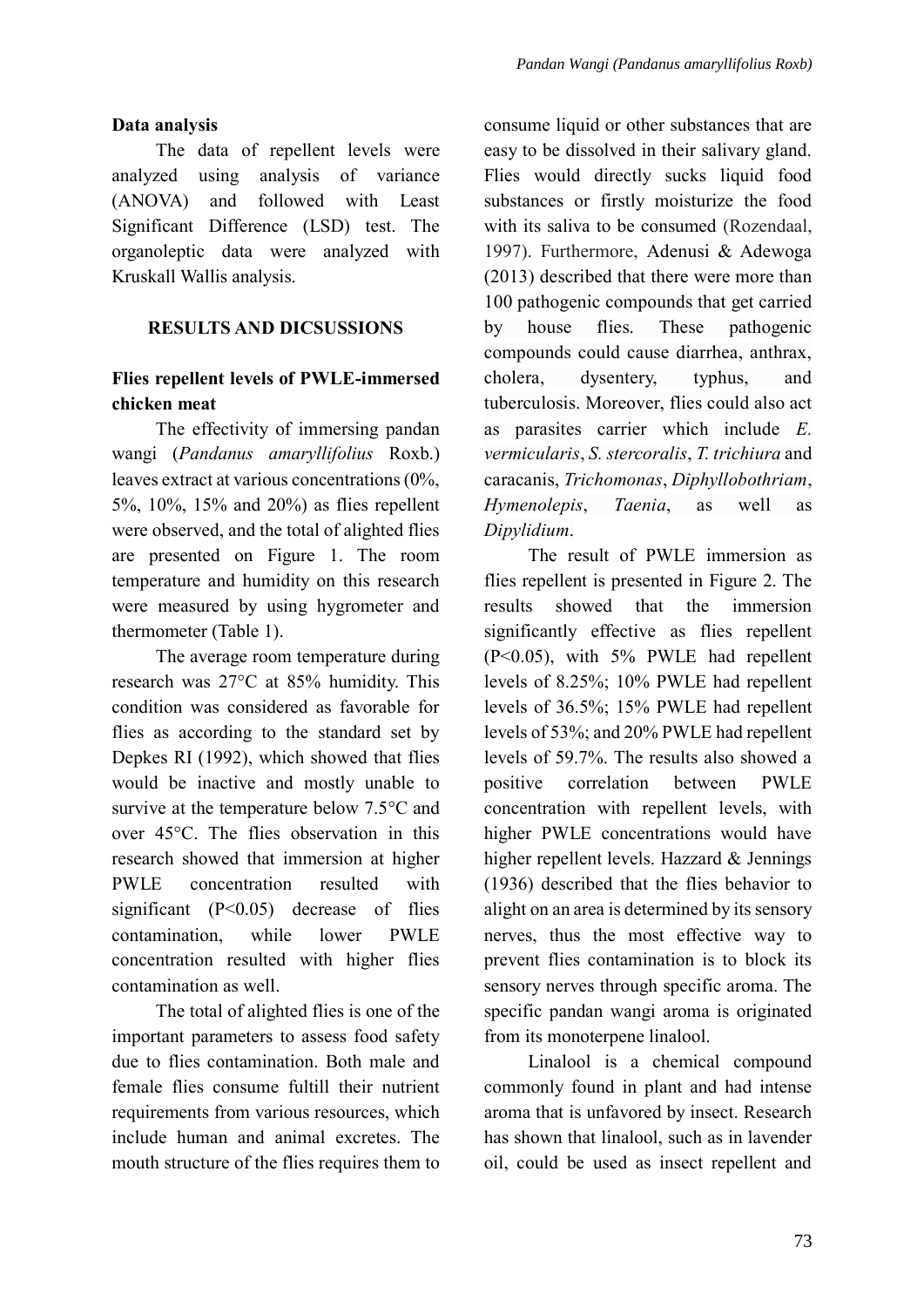even used as body lotion to repel mosquitos (Marina & Astuti, 2012).

# **Organoleptic qualities of PWLEimmersed chicken meat**

The organoleptic qualities of the chicken meat after being immersed on different PWLE concentrations were determined by assessing the color, aroma, and texture of the chicken meat. The results of organoleptic qualities assessment are further described in the following subsections.

### **Color**

The statistical analysis on the color quality of the chicken meat after PWLE immersion showed a similar color (P>0.05), but had significant difference  $(P<0.05)$  on its hedonic assessment (Table 2).

**Table 2.** Hedonic test of chicken meat with different addition levels of pandan wangi leaves extract (PWLE)

| <b>PWLE</b> | Color             |                   | Aroma             |                   | Texture           |         |  |
|-------------|-------------------|-------------------|-------------------|-------------------|-------------------|---------|--|
| $(\%)$      | Hedonic           | Quality           | Hedonic           | Quality           | Hedonic           | Quality |  |
| $\theta$    | 2.20a             | 3.81a             | 2.20a             | 3.33a             | 2.59a             | 3.34a   |  |
| 5           | 2.09a             | 3.59a             | 2.68 <sub>b</sub> | 3.60 <sub>b</sub> | 2.61 a            | 3.56a   |  |
| 10          | 2.39 <sub>b</sub> | 3.56 a            | 2.63 <sub>b</sub> | $3.51$ ab         | 2.88 <sub>b</sub> | 3.53a   |  |
| 15          | 2.80d             | 3.61 <sub>b</sub> | 3.23c             | 3.41 ab           | $2.80$ ab         | 3.41a   |  |
| 20          | 2.61c             | 3.60a             | 3.43d             | 3.66 <sub>b</sub> | 2.65a             | 3.44a   |  |
|             |                   |                   |                   |                   |                   |         |  |

Description: (a) Different superscripts indicate significant differences (P<0.05); (b) Hedonic score for color, aroma and texture are set at 1 to 5 (highly unfavorable to highly favorable); (c) Color quality are scored at 1 to 5 (white to green); (d) Aroma quality are scored at 1 to 5 (intense smelly chicken meat aroma to intense pandan wangi leaves aroma); (e) Texture quality are scored at 1 to 5 (rough to tender)



**Figure 2.** Repellant levels of pandan wangi leaves extract against flies Description: Different superscripts indicate significant differences at 5% (P<0.05)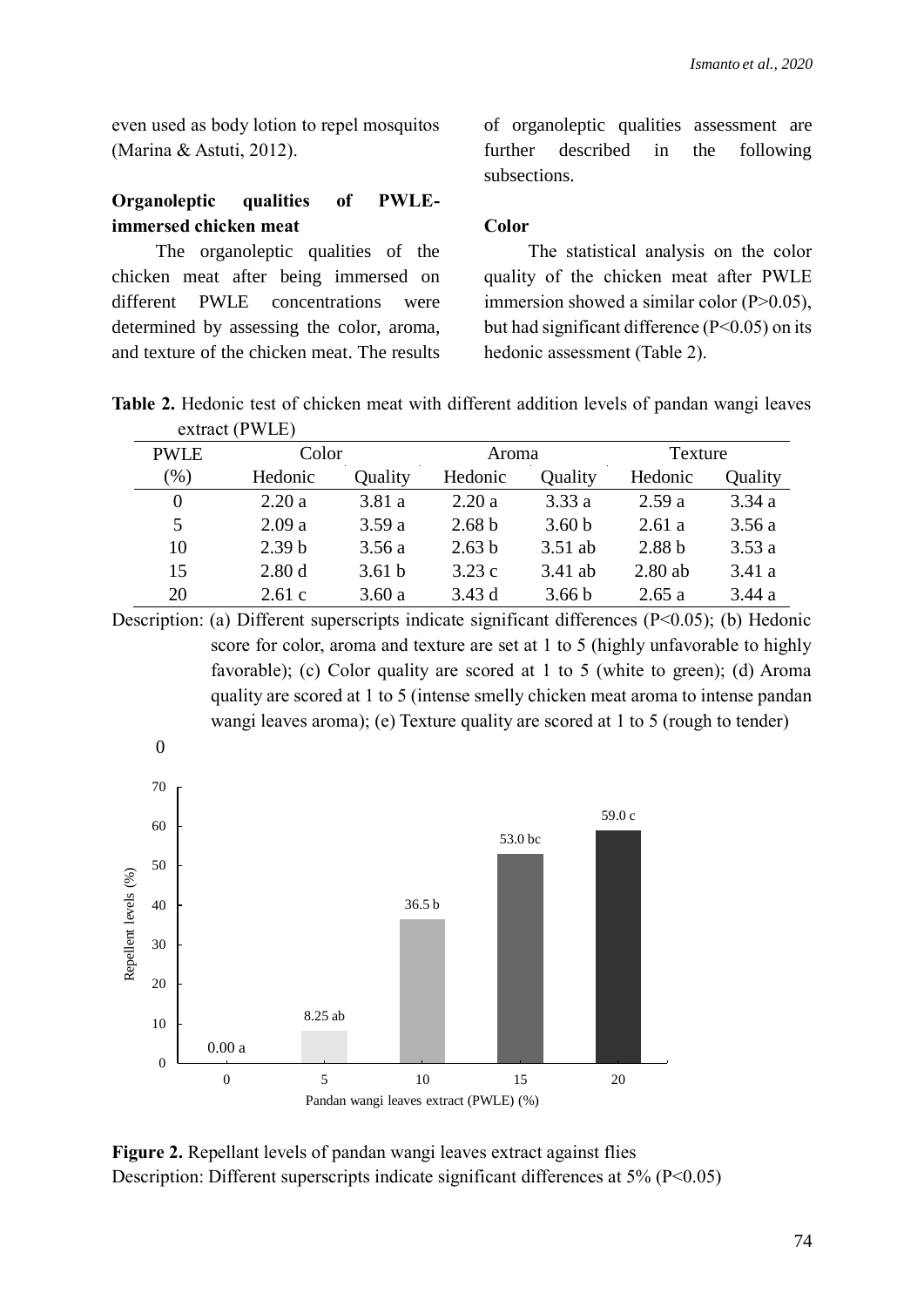The hedonic score of the chicken meat after immersed at all PWLE concentrations in this research were around 4 (favorable), with at 0%, 5%, and 10% PWLE had light yellow color (score: 2) and at 15% and 20% PWLE had neutral color (score: 3).

This showed that the immersion of chicken meat up to 20% PWLE did not give negative effect to the color of the chicken meat. The PWLE-immersed chicken meat also did not show significant differences to the control treatment.

This was due to the no color attachment of the pandan wangi leaves to the chicken meat, as can be seen that most of the panelists have 2 to 3 score for color. The color assessment is important as food color is known to be affecting factors for consumers acceptability, aside from flavor and nutritional content (Widiastuti, 2008).

## **Aroma**

The statistical analysis on the aroma quality and hedonic assessment showed that both parameters were not significantly different  $(P<0.05)$  as can be seen in the Table 2. The hedonic score of the chicken meat aroma after immersed with 0% to 10% PWLE had smelly chicken aroma (score: 2), while at 15 and 20% PWLE had neutral aroma (score: 3). However, the hedonic aroma of all research treatments had neutral aroma (score: 3).

In this research, it is shown that the immersion of chicken on different PWLE concentration levels contribute to the aroma. Study has shown that the specifically preferable chicken meat should not have intense, smelly and rotten aroma (Ditjen Peternakan dan Kesehatan Hewan, 2012).

### **Texture**

The statistical analysis on the texture quality and hedonic assessment of PWLEimmersed chicken meat in this research showed that there was no significant difference (P>0.05) on the hedonic assessment, but showed significant difference (P<0.05) on the chicken meat structure quality (Table 2). The chicken meat structure that has been immersed on 0 to 20% PWLE was categorized as slightly rough (score: 2) to neutral (score 3) both for texture hedonic and quality assessment. The meat texture is important for the consumer's acceptability, and it is affected by various factors, such as the age, sex, and stress level of the chicken, as well as the overall rearing management (Perdana *et al.*, 2016).

## **CONCLUSION**

The research concludes that higher pandan wangi leaves extract (PWLE) resulted better flies repellent levels, and all PWLE concentration levels used in this study did not affect hedonic properties of the chicken meat. The research also showed that the immersion of chicken meat on 20% PWLE is the most effective approach as flies repellent as seen from the flies contamination levels and organoleptic values.

### **REFERENCES**

Adenusi, A. A., & Adewoga, T. O. S. (2013). Studies on the potential and public health importance of non-biting synanthropic flies in the mechanical transmission of human enterohelminths. *Transactions of the*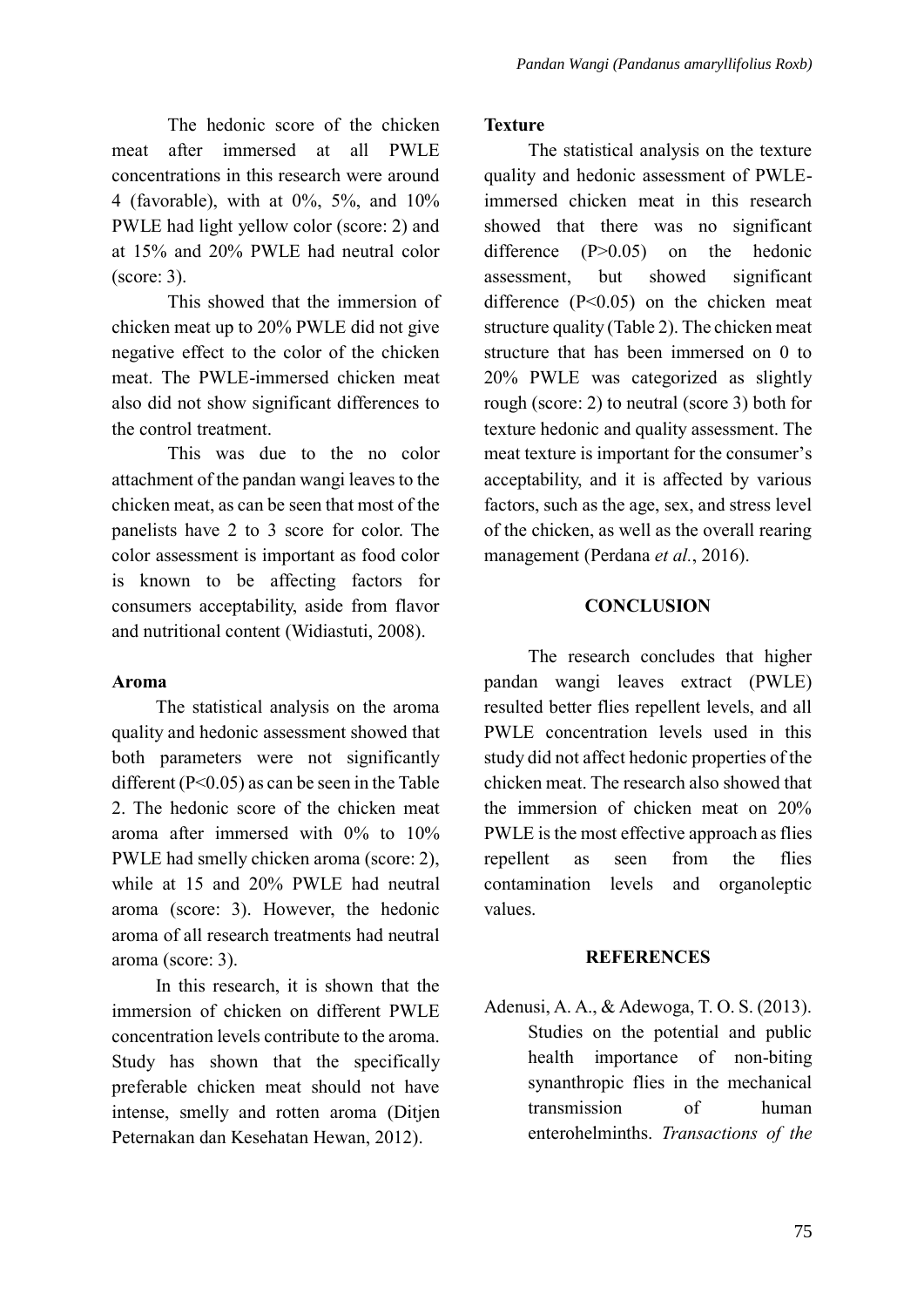*Royal Society of Tropical Medicine and Hygiene*. https://doi.org/10.1093/ trstm h/trt095

- Afrianti, M., Dwiloka, B., & Setiani, B. (2013). Total bakteri, pH, dan kadar air daging ayam broiler setelah direndam dengan ekstrak daun senduduk *(Melastoma Malabathricum L.)* selama masa simpan. *Jurnal Pangan dan Gizi*, *4*(7), 49–56.
- Cheng, Y. Bin, Hu, H. C., Tsai, Y. C., Chen, S. L., El-Shazly, M., Nonato, M. G., Chang, F. R. (2017). Isolation and absolute configuration determination of alkaloids from *Pandanus amaryllifolius*. *Tetrahedron*, *73*(25), 3423–3429. https://doi.org/10.1016/j.t et.2017.05.002
- De Jesús, A. J., Olsen, A. R., Bryce, J. R., & Whiting, R. C. (2004). Quantitative contamination and transfer of Escherichia coli from foods by houseflies, *Musca domestica* L*. (Diptera: Muscidae)*. *International Journal of Food Microbiology*, *93*(2), 259–262. https://doi.org/10.1016/j.ijf oodmicro.2003.12.003
- Depkes RI. (1992). *Petunjuk Teknis Tentang Pemberantasan Lalat. Jakarta*. Ditjen PPM & PLP.
- Ditjen Peternakan dan Keswan. (2012). Tanya Jawab Seputar Daging Ayam Sumber Makanan Bergizi.
- Haselton, A. T., Acevedo, A., Kuruvilla, J., Werner, E., Kiernan, J., & Dhar, P. (2015). Repellency of  $\alpha$ -pinene

against the house fly, Musca domestica. *Phytochemistry*, *117*, 469– 475. https://doi.org/10.1016/j.phytoch em.2015.07.004

- Hazzard, A. S., & Jennings, P. J. (1936). A Book of Trout Flies. *Copeia*. https://doi.org/10.2307/1436393
- Marina, R., & Astuti, E. P. (2012). Potensi daun pandan *(Pandanus amaryllifolius)* dan repellen nyamuk aedes albopictus potency of *Pandanus amaryllifolius* and *Notophanax scutellarium* as aedes albopictus mosquito repellent. *Jurnal Kesehatan Lingkungan*, *4*, 85–91.
- Muhimmah, I. (2014). Uji Efektivitas Ekstrak Daun Pandan Wangi *(Pandanus amaryllifolius* Roxb*.)* Sebagai Insektisida Nabati Dalam Mengurangi Jumlah Lalat Selama Proses Penjemuran Ikan Kembung *(Rastrelliger kanagurta)* Asin (Universitas Islam Negeri Maulana Malik Ibrahim).
- Perdana, O. S., Riyanti, & Septinova, D. (2016). Efektivitas tepung bunga kecombrang *(Nicolaila speciosa Horan)* sebagai pengawet terhadap daya suka organoleptik daging broiler. *Jurnal Ilmiah Peternakan Terpadu*, *4*(1), 19–23.
- Rozendaal, J. A. (1997). Vector control and. *WHO, Geneva*, 17–18.
- Singh, B., & Kaur, A. (2018). Control of insect pests in crop plants and stored food grains using plant saponins: A